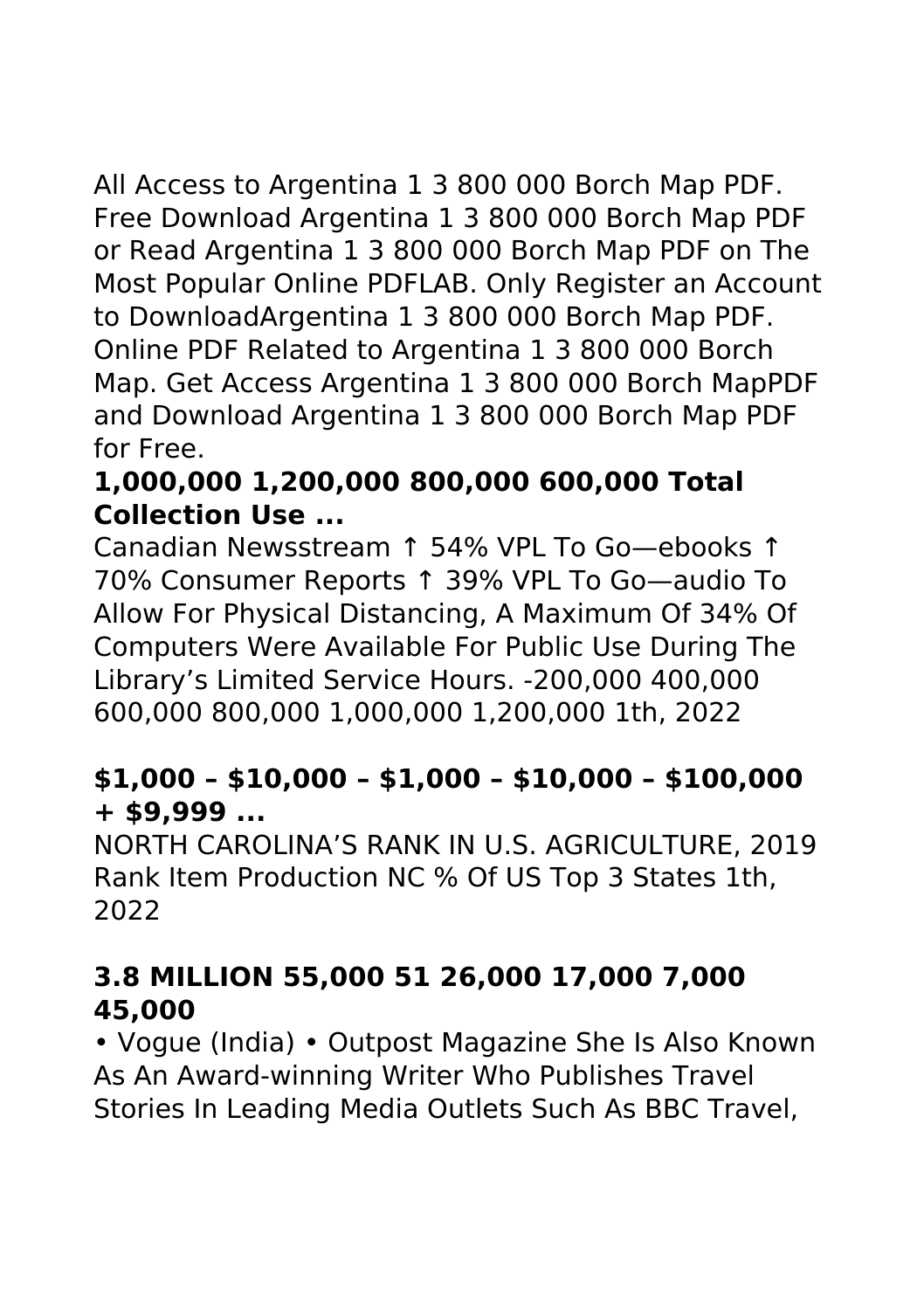Conde Nast Traveller (India), National Geographic Traveller India, Toronto Star, And Many Others. Breathedreamgo Is An Award-winning Travel Site Published By Canadian Travel Writer 1th, 2022

#### **By Fred L. Borch Regimental Historian And Archivist**

General Ernest M. "Mike" Brannon,3 Realized That These Reserve And Guard JAs Had 'rusty' Military Justice Skills And, 1 JUDGE ADVOCATE GEN.'S CORPS, U.S. ARMY, THE ARMY LAWYER: A HISTORY OF THE JUDGE ADVOCATE GENERAL'S CORPS, 1775–1975, At 209 (1975). 2 Id. 3. Fred L. Borch 1th, 2022

### **1-800-279-1878 1-800-901-0020 1-800-424-4518 1-800-881 ...**

Healthy Moms And Kids Boys & Girls Club Membership Free Diapers, Umbrella Stroller And \$35 Barnes & Noble Gift Card For Baby Books Free Sports Physical Up To \$30 Baby Food Kroger Vouchers For Going To Well-child Visits Phone And Online Tools Free Smartphone With 350 Minutes, 3 1th, 2022

#### **DEAN M CHESTER PA \$3,000,000 MONEY MILLIONAIRE \$3,000,000 ...**

John F Lancaster Pa Pa Millionaire's Club \$10,000.00 Matthew L Out Of State Va Pa Millionaire's Club \$10,000.00 Matthew P Montgomery Pa Pa Millionaire's Club \$10,000.00 Randal L Allegheny Pa Pa Millionaire's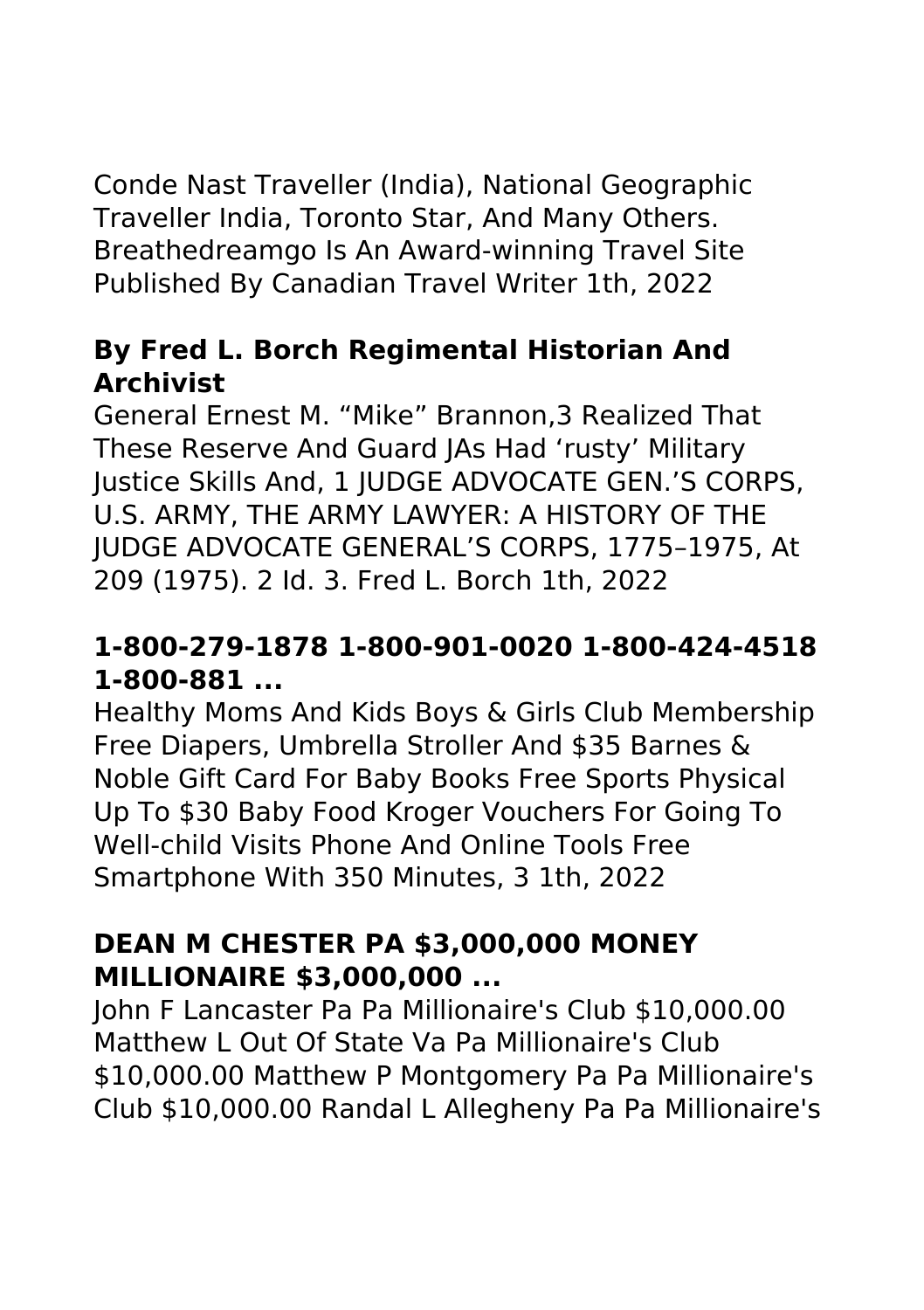Club \$10,000.00 Randall W Clearfield Pa Pa Millionaire's Club \$10,000.00 Steven M Philadelphia Pa Pa Millionaire's Club \$10,000.00 1th, 2022

### **CYNTHIA R TIOGA PA \$1,000,000 FORTUNE \$1,000,000.00 RONALD ...**

Nadia H York Pa Buried Treasure \$3,000.00 Vincent C Luzerne Pa Buried Treasure \$3,000.00 Alicia K Philadelphia Pa Red Hot Tripler \$3,000.00 Anna M Cambria Pa Red Hot Tripler \$3,000.00. Karen P Cambria Pa Red Hot Tripler \$3,000.00 Kevin N Westmoreland Pa Red Hot Tripler \$3,000.00 1th, 2022

# **\$ 912.900 \$ 70.000 \$ 35.000 \$ 50.000 SI \$ 918.600 \$ 70.000 ...**

DICIEMBRE DE 2020. Promoción Para Clientes Que Renueven Su SOAT Para Autos (el Beneficio No Aplica Para Motos, Ni Para Carros Eléctricos) A Partir Del 1 De Diciembre Hasta El 31 De Diciembre De 2020 O Hasta Agotar Existencias, Solo Aplica Para Las Comprar Realizadas Por La Página De Internet Www.segurosfalabella.com.co. Dependiendo De La ... 1th, 2022

# **000 600 000 0000 Doodle Art Alley © 00 000 000 00 0000 ...**

000 600 0 1th, 2022

# **Alphabet Trading Cards 26,000-35,000 A Year**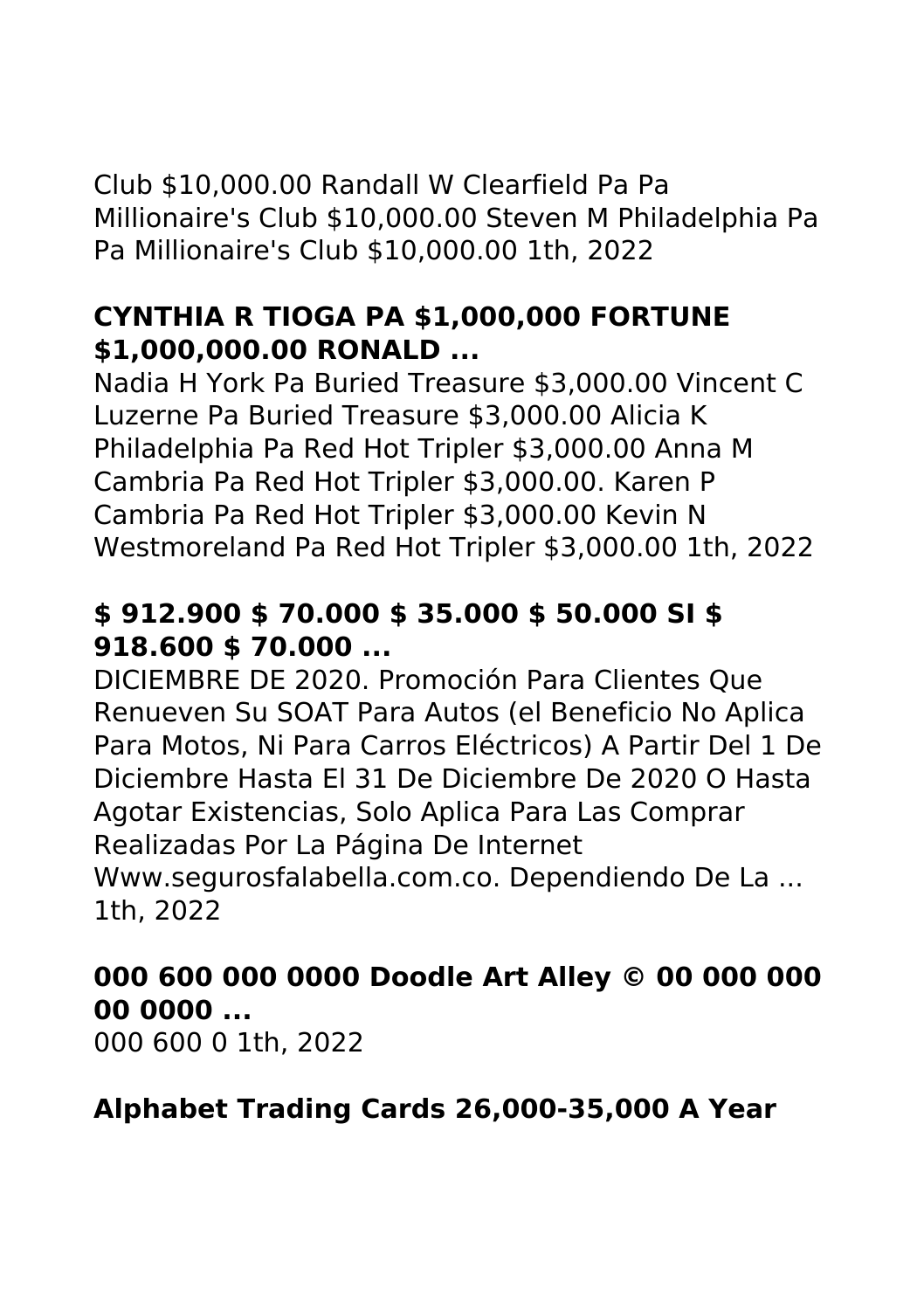# **36,000-45,000 ...**

Cut Out The Cards And Hand Them Out To Your Students. Th Ese Are Trading Cards, This Way Students Can Trade Other Students For The Occupation That They Like. Th E Back Side Of The Card Shows The Education, Wage And Outlook For That Occupation. See The Alphabet Key On The Rest Of This Page. Th Ere Are Als 1th, 2022

# **Maximum \$150,000,000 (15,000,000 Units)**

See "Organization And Management Details Of The Fund – The Manager". Highstreet Asset Management Inc. (the "Investment Manager" Or "Highstreet") Has Been Retained As The Investment Manager For The Fund. See "Organization And Management Details Of The F 1th, 2022

# **95,000,000,000,000 9.5 10 (Check It. They Are Equivalent.)**

Scientific Notation Uses: Writing Very Large And Very Small Numbers Efficiently. Recall: When Multiplying A Number By Powers Of 10, ... (and Is Sixty-two Billion) So, By Looking At The Exponents We Can Quickly Compare The Size Of A Number. 7.06×10−5 7.06×10−5=0.0000706 4.81×109 4.81×109=4,810,000,000 6.2×109 1th, 2022

#### **Rounding To 1000, 10 000, 100 000 And 1 000 000**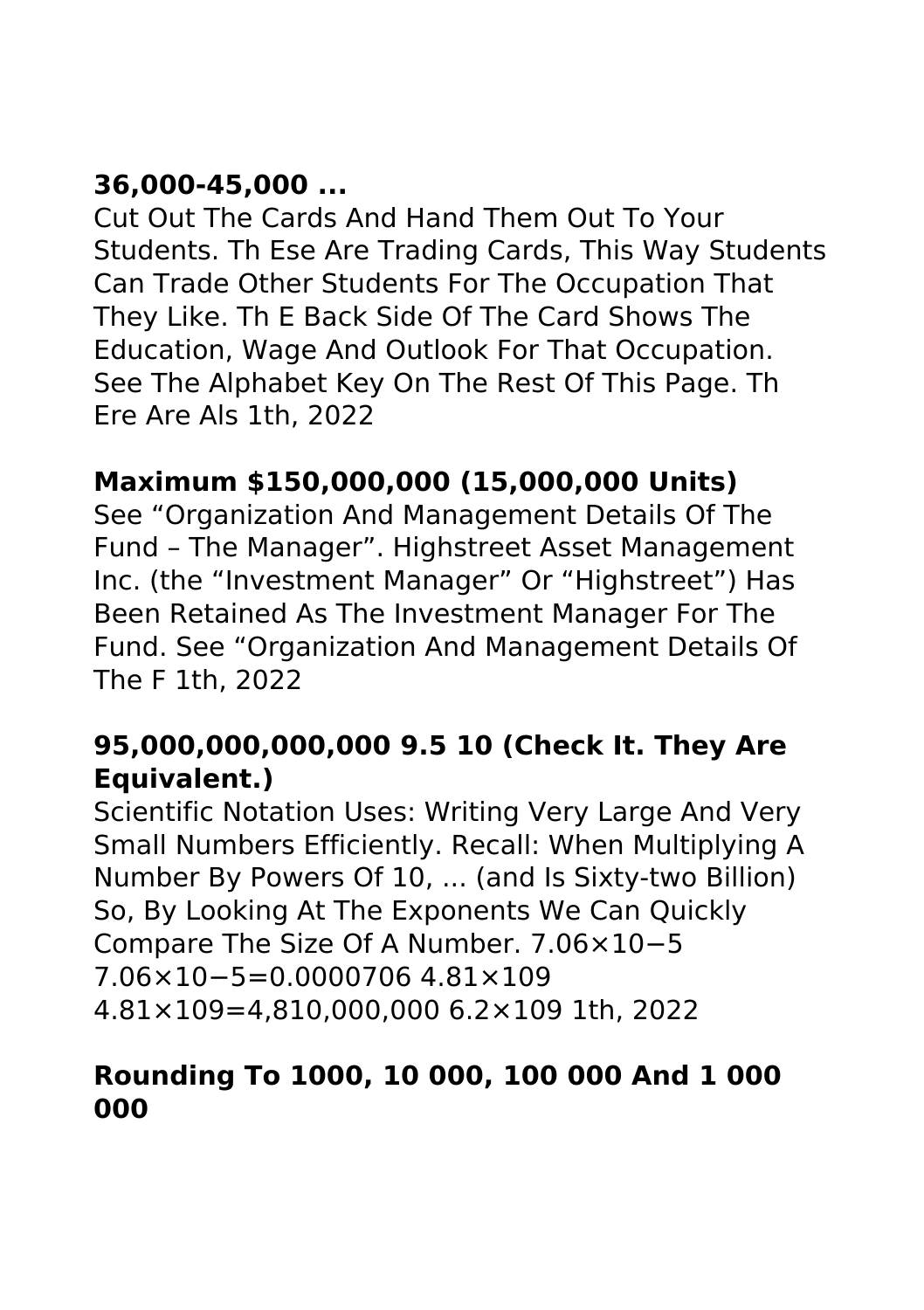1.Round The Following Numbers To The Nearest 1000, 10 000, 100 000 And 1 000 000. 2.Think About The Number 45 678 900. Say This Number Aloud. Complete This Sentence: The Millions Digit Will Change When This Number Is Rounded To The Nearest. 2 856 389 1th, 2022

### **ENBRIDGE INC. \$500,000,000 20,000,000 Cumulative ...**

Jan 11, 2012 · The Corporation May, At Its Option, Upon Not Less Than 30 Days And Not More Than 60 Days Prior Written Notice, Redeem For Cash All Or Any Part Of The Outstanding Series F Shares By The Payment Of \$25.00 Per Series F Share Plus All Accrued And Unpaid Dividends (less Any Tax Required To Be De 1th, 2022

### **ENBRIDGE INC. \$450,000,000 18,000,000 Cumulative ...**

Price: \$25.00 Per Series D Share To Initially Yield 4.00% Per Annum (1)Price To The Public Underwriting Commission Net Proceeds To The Corporation(2) Per Series D Share \$25.00 \$0.75 1th, 2022

### **TRANSALTA CORPORATION \$225,000,000 9,000,000 …**

Corporation Properly Applicable To The Payment Of Dividends, Fi Xed Cumulative Preferential Cash Dividends For The Initial Period (the "Initial Fixed Rate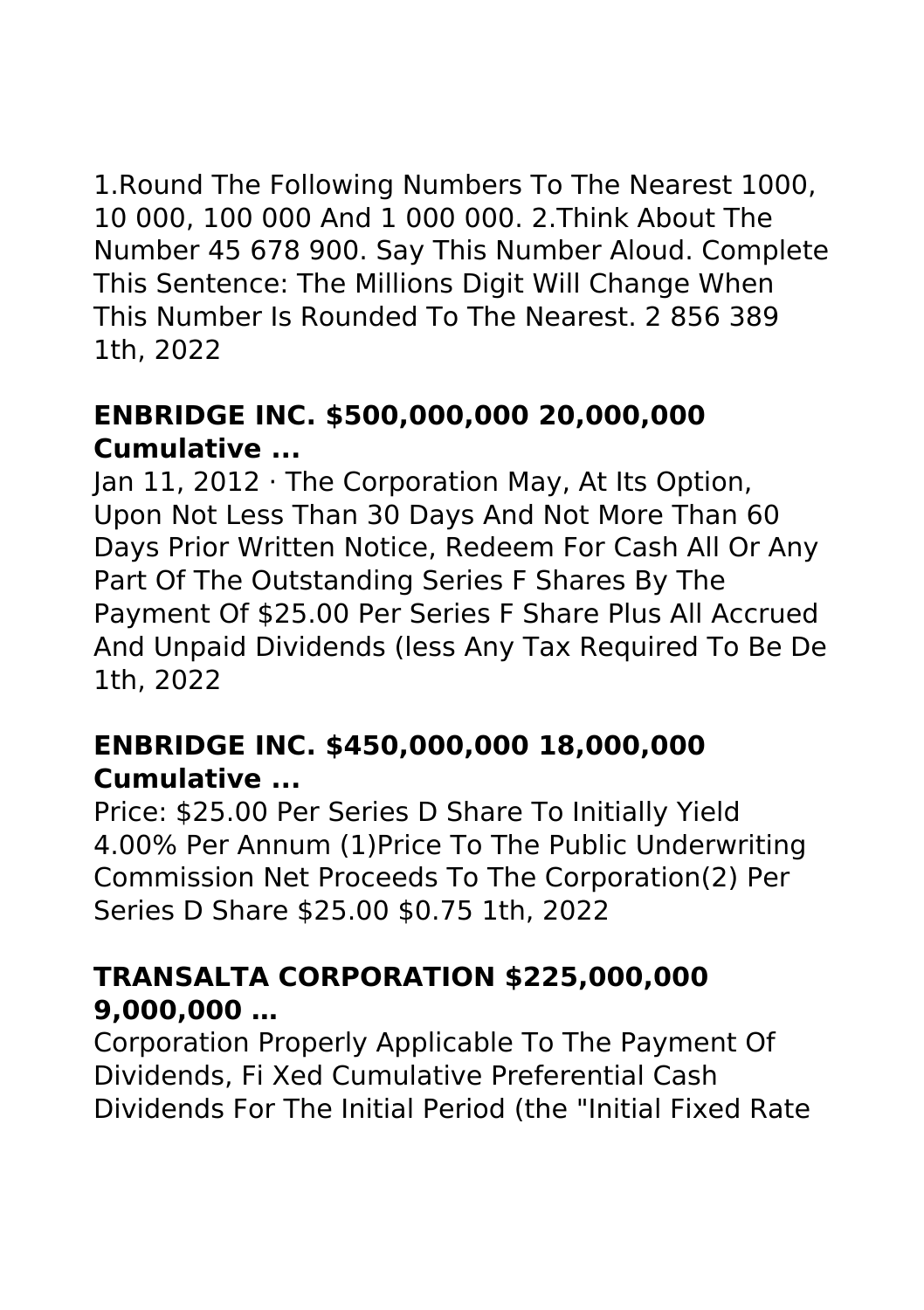Period ") From And Including The Date Of Issu 1th, 2022

### **Unit Title: Let's Go To Argentina/¡Vámonos A Argentina ...**

Topic: Geography, Culture, Argentine Vocabulary And Expressions, Cooking And Foods Grade Level: 1–3 Time Frame: 8 Days, 40‐minute Sessions Summary Of The Unit: This Project Is Applicable To Beginning Spanish Language 1th, 2022

### **BE A PART OF THE 2017 ARGENTINA TRIP ARGENTINA 2017**

Jewish Federation Of Nashville & Middle Tennessee 801 Percy Warner Blvd., Suite 102 Nashville, TN 37205 Or Email: Naomi@jewishnashville.org Space Is Limited. Application And Deposit Reserves Your Space On The Trip. Trip Applications Available In The Jewish Federation Office. YES! I Am Interested In The Community Trip To Argentina. Please ... 1th, 2022

### **1-800-727-7536 TTY 711 1-800-279-1878 1-800-901-0020 1 …**

Healthy Moms And Kids Baby Matters Maternity Incentive Program (\$50 Gift Card For Pre- And Postnatal Check-ups) Diapers For One Month (300 Diapers) ™Ted E. Bear, M.D. Club Free Swim Lessons Free Sports Physicals Phone And Online Tools Free Smartphone With 350 Minutes, 1th, 2022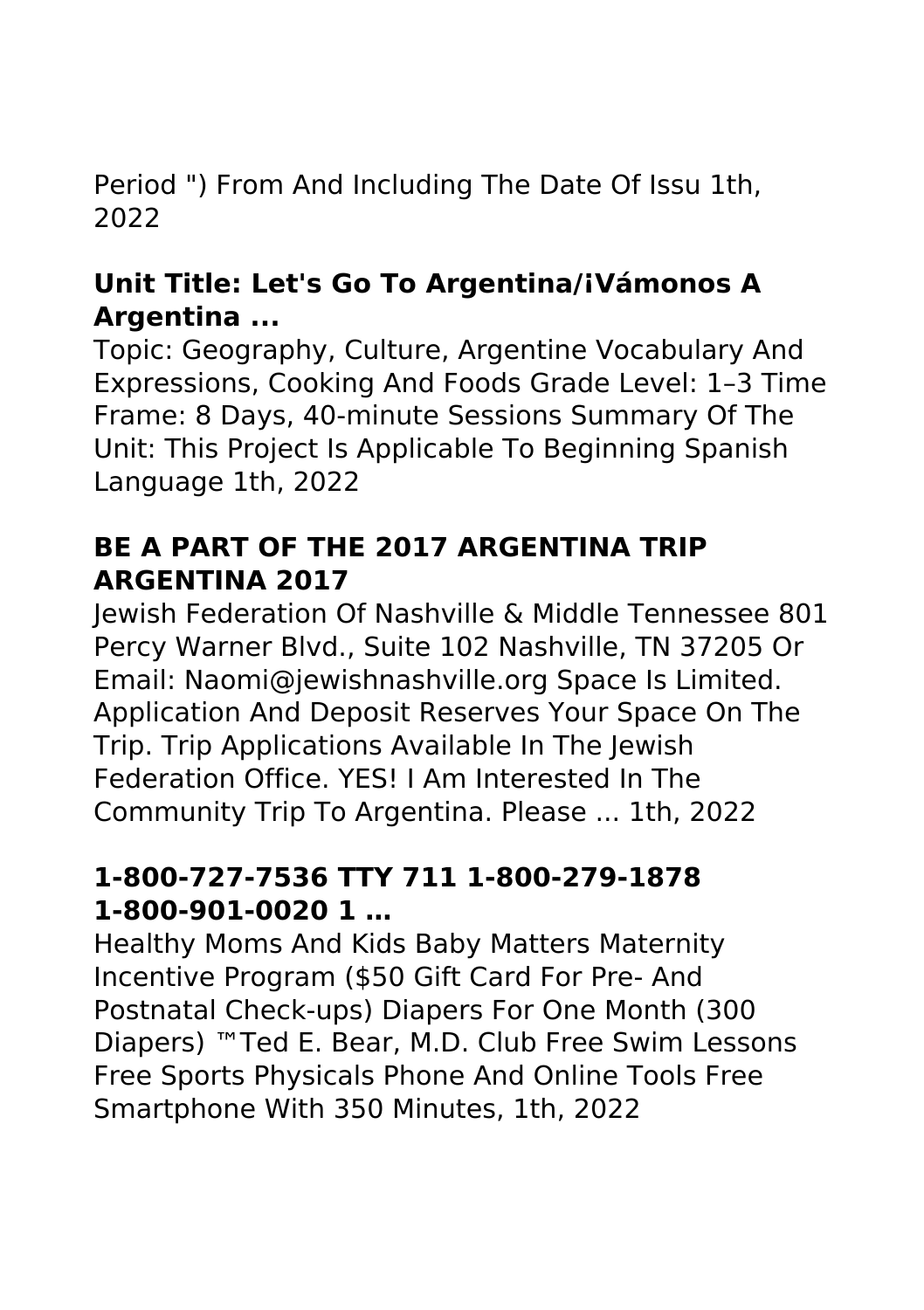#### **INSTALLATION MANUAL ECS-800-IC-4 ECS-800-IC-6 ECS-800 …**

Sheet Rock. Be Careful- Over Tightening The Clamps Can Cause The Speaker Bezel To Warp And May Crack The Ceiling. TAP SETTING After The Speaker Is Installed, Set The Transformer To The Correct Setting. WARNING! Do Not Set The Speaker For 8 Ohm Operation If Using 70V Or 100V Amplifier. This 1th, 2022

### **PF15-6-000 ) Docket Nos. CP15-555-000 ) PF15-5-000 ...**

Defense League ("BREDL"), And Its Chapters, Protect Our Water! (Faber, VA), Concern For The New Generation (Buckingham, VA), Halifax & Northampton Concerned Stewards (Halifax And Northampton, NC), Nash Stop The Pipeline (Spring Hope, NC), Wilson County No Pipeline (Kenly, NC), Sampson County Citizens For A Safe Environment 1th, 2022

#### **AMENDED AND RESTATED AGENCY AGREEMENT U.S.\$10,000,000,000 ...**

Economic Area, Be Construed To Mean That Such Covered Bonds Have Been Admitted To Trading On A Market Which Is A Regulated Market For Purposes Of The Markets In Financial Instruments Directive (Directive 2004/39/EC) Or (iii) To Any 1th, 2022